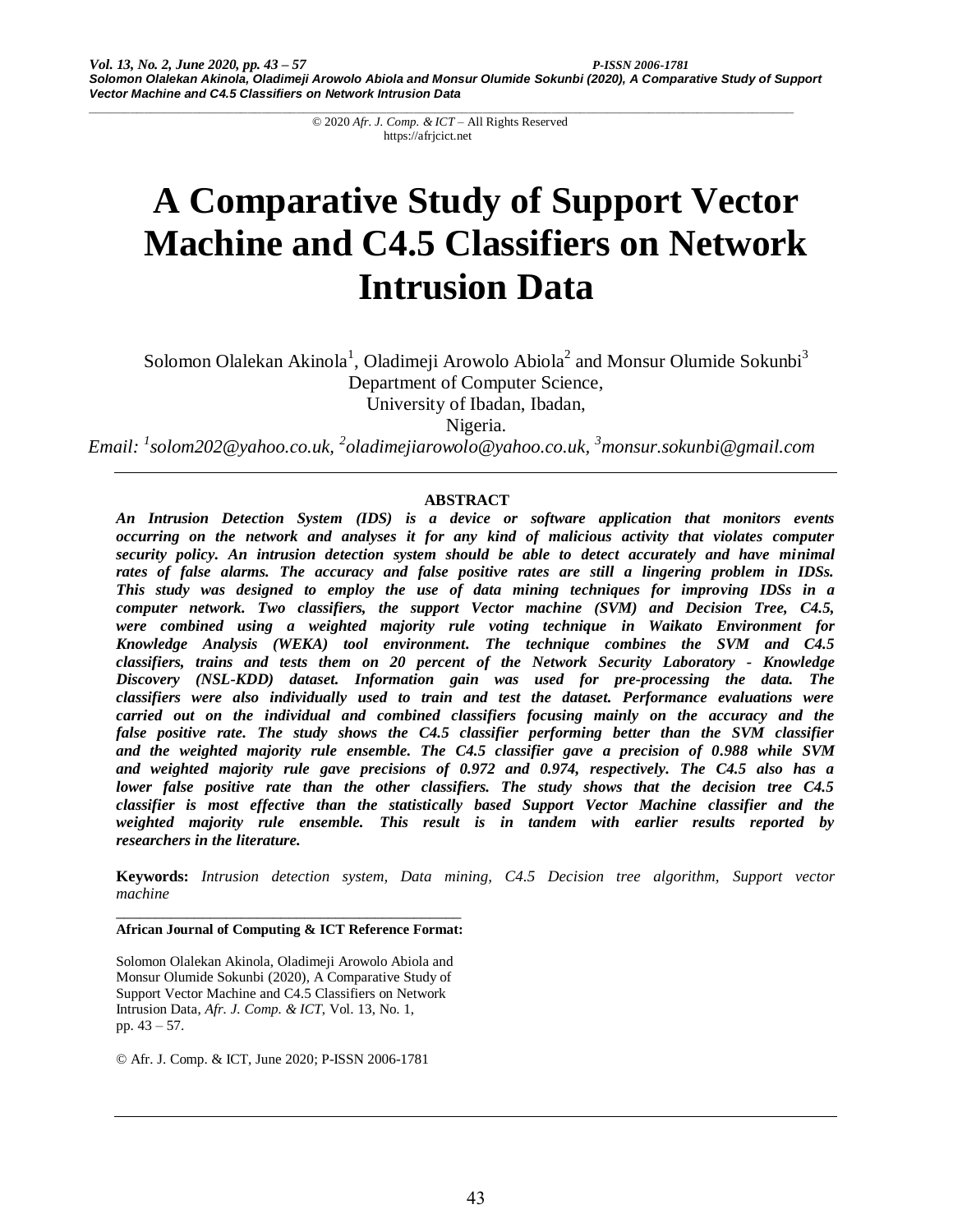#### **I. INTRODUCTION**

The recent rise in the population of the Internet and personal computers has drastically increased the utilization rate of the internet. It is gradually changing people's lives, and the majority of people study, communicate, shop and recreate on the internet. As the internet brings about convenience and real timeliness, there is however a consequent problem of information security; for instance: servers are attacked and paralyzed, inner data and information are stolen, etc. Intrusion detection begins with the designing of a secured computer network for data collection. Pattern-based software sensors monitor the network traffic and raise alarms when the traffic matches a saved pattern. After the alarms have been raised, the traffic data is sent to the security analysts who will then decide if the alarms represent a serious enough event to deserve a response. A response might be to shut down a part of the network, to phone the internet service provider associated with suspicious traffic, or to simply take note of unusual traffic for future reference. If the network is small and signatures are kept up to date, the human analyst solution to intrusion detection works well. But when organizations have a large, complex network, the human analysts quickly become overwhelmed by the number of alarms they need to review.

Intrusion Detection Systems appear like internet alarm and regulation device, to observe and investigate whether the internet attacks may occur, promptly send alarm before threats are caused by attacks, carry out appropriate countermeasures and reduce occurrence of bigger losses. Some technologies are based on pattern check, with low precision, but the pattern-base should be upgraded regularly. Such technologies do not possess enough detection capacity for unknown and renewed attack manners. Recently, many researches applied the technology of data mining and machine learning, which can analyse large data, and such technologies have better detection capacity for unknown attacks [1, 2, 3]. Though some research achievements have proven efficient, there is a lot of development potential.

This paper compares the intrusion detection performance of two data mining classification algorithms and their ensemble in terms of detection accuracy and other parameters (such as Kappa Statistic and Mean Absolute Error, MAE). The paper is organized as follows: existing related works are presented in Section 2 while the methodology adopted for the study is presented in Section 3. Results obtained are presented in Section 4 while Section 5 concludes the paper.

#### **II. RELATED WORKS**

Anderson [4] introduced a term audit trail which includes information for tracking down misuse and user behaviour. Basically, with the release of this paper, misuse detection concept gets introduced. His opinion provides a base for intrusion detection systems' design and development.

Thereafter in 1983, SRI International's Computer Science Lab, started working on a government project for intrusion detection systems development [5]. Their research goal was to explore misuse detection techniques to analyse audit trails. The first generation misuse components analysed system management facility (SMF) records from the IBM mainframe system. Later on, it started working on a rule-based expert system to detect known intrusions. This early research developed the very first prototype intrusion detection expert system (IDES) on the bases of audit trails.

Denning [6] proposes a model based on the real-time IDES ability to detect intrusion, break-ins and any kind of computer abuse. The model focused on detecting abnormal pattern or some kind of security violation of the system monitoring audit records. Based on the structure of the detection model, profiles have been created to represent the anomalous behaviour in the form of metrics and statistical models, which help to obtain information about the behaviour of audit records in future. This approach has become very useful for detecting intrusions that exploit a system. This approach provides an understanding of how intrusion is detected by basically monitoring it. But the major problem was to provide protection from any kind of exploits caused by vulnerability in a system. Fundamentally, the concept was to improve the system security by providing an extra layer of protection of IDES.

Alves-Foss [7] introduced a low cost approach based on clustering and multivariate analysis known as Network Analysis of Anomalous Traffic Events (NATE). This resolved the problem of those intrusion detection systems that were not able to handle high volume traffic and real time detection constraint. This solution was like any other light weighted approach with the quality feature of minimal network traffic measurement, limited attack scope and anomaly detection. NATE model performed on MIT Lincoln lab's data. It consists of two phases of operation. In Phase-I, data collection and database creation was performed. In this phase, collected data were closely analysed for possible attack and assumed that only normal data was captured. But in reality, if the data Phase-I intrusion was treated as a normal then it would be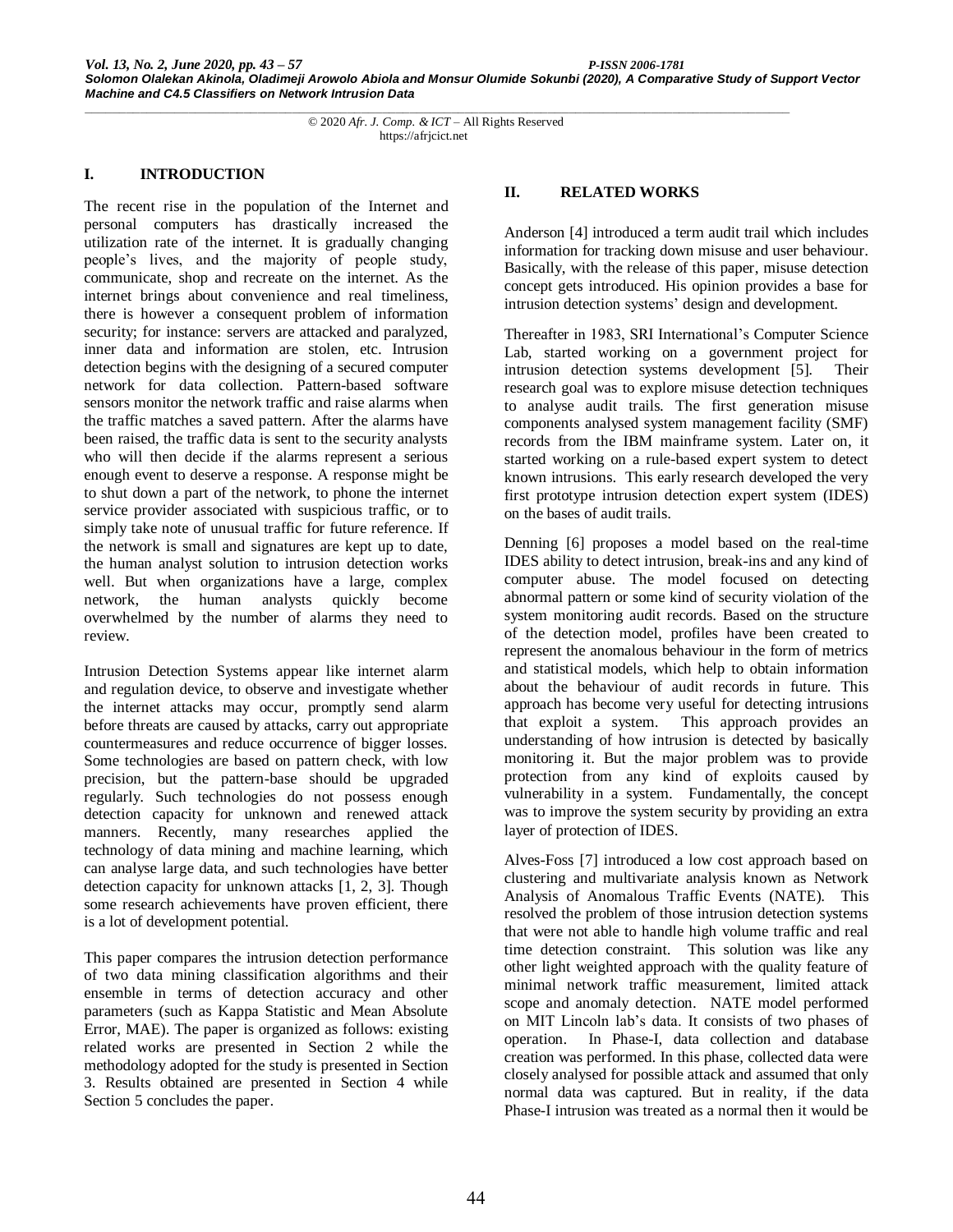big hindrance for further detection. Phase-II detects intrusion in real-time environment. This classification of normal and abnormal data was performed on the basis of cluster algorithm. This paper provides an idea about clustering, which was performed on the real time traffic so that easy and quick updating of the new features of the attacks in the database could be performed.

Barbara [8] proposes that rather than using the traditional method of detecting intrusion, a new approach would be introduced based on a data mining technique known as Bayesian analysis. This paper creates a test bed with ADAM (Audit Data Analysis and Mining), which helps to describe and study about various different types of data mining techniques in intrusion detection systems.

Shyu [9] introduces a statistical based intrusion detection system in which anomaly was treated as an outlier. The intrusion predictive model proposed was known as PCA (Principal Component Analysis). This model was constructed on the basis of distance between the occurrences of normal or anomaly behaviours. The proposed method was implemented on KDD Cup dataset 1999.

Hwang [10] introduces a new technique of generating Frequent Episode Rules (FER) of categorized internet traffic. This rule was helping to differentiate between various abnormal sequences (like Transmission Control Protocol (TCP), User Datagram Protocol (UDP) and Internet Control Message Protocol (ICMP)) and normal traffic. Due to the increase in rule pruning the search space, time was reduced automatically. Therefore, it performed with better efficiency and higher detection rate. This proposed approach also showed better performance when implemented on the real time traffic.

Park [11] provides a survey on anomaly and hybrid (misuse and anomaly) detection system which was introduced in the past. In this paper, he also discussed the recent trends in anomaly detection and determined the various problem and challenges faced with detection. This provides a complete description about how a novel or zero-day attack detected by anomaly detection behaves and the basis of rule or knowledge base of known attacks detected by misuse detection. The paper includes a complete explanation about how traditional models differ from the existing models. So, to overcome the limitation of existing models while detecting intrusion, data mining techniques was introduced. There were so many different kinds of data mining techniques introduced to secure the network. The main idea of his proposed methods is to use data mining techniques to find out an accurate and robust model using system audit trail data.

Horng [12] proposed Support Vector Machine (SVM) based intrusion detection system, which combines a hierarchical clustering algorithm (BIRCH) with SVM technique. Hierarchical clustering provides a simple feature selection procedure. It helps to reduce the training time for dataset and also improves the performance of SVM.

Lin [15] proposed a new novel approach called CANN (Cluster Centre and Nearest Neighbour). In this approach two distances were calculated and then summed up; one distance was between its cluster centre and each data sample. Second was K-NN distance known as nearest neighbour distance. It is a distance between the data and its nearest neighbour in the same cluster. Experimental results show that CANN does not perform better than K-NN. The limitation of this research method is that CANN didn't give better performance in terms of detecting User to Root Attack (U2R) and Remote to Local Attack (R2L). This means that one-dimensional distance based feature selection performed less efficiently. So to remove this limitation, there is need to filter out the bad and noisy data which creates a problem with feature selection of a dataset.

Alaa and Amneh [3] compared C4.5 Decision Tree algorithm with Multi-layer Perceptron (MLP) and Support Vector Machine (SVM) for Network Intrusion Detection based Feature Analysis using NSL-KDD Data Set. They concluded that C4.5 has the best network intrusion classification performance among the three algorithms.

Oladele, *et.al.* [1] presents a survey of intrusion detection, its system and an improved classification algorithm seeking to remove the existing problem of data mining's intrusion detection system. Information gain attribute evaluation technique (entropy) was used for performing feature selection (removal of redundant attributes) and feeding the filtered dataset into a multilayer perceptron algorithm for classification. The study concluded that feature selected dataset provides better results than the full dataset after classification is performed on both.

Oladejo, *et, al.,* [14] compare the performance of SVM and K-Nearest Neighbour Algorithm Using Microarray Data on Leukemia Cancer Dataset. They make use of two dimensionality reduction strategies, feature selection and feature extraction, to address the problems of highly correlated data. In this study, analysis of micro array data was carried out on Leukemia cancer dataset, with the end goal of finding the smallest quality subsets for precise tumor arrangement. Results from their study shows that SVM performed at 90% accuracy than the KNN algorithm, which had 81.67% accuracy.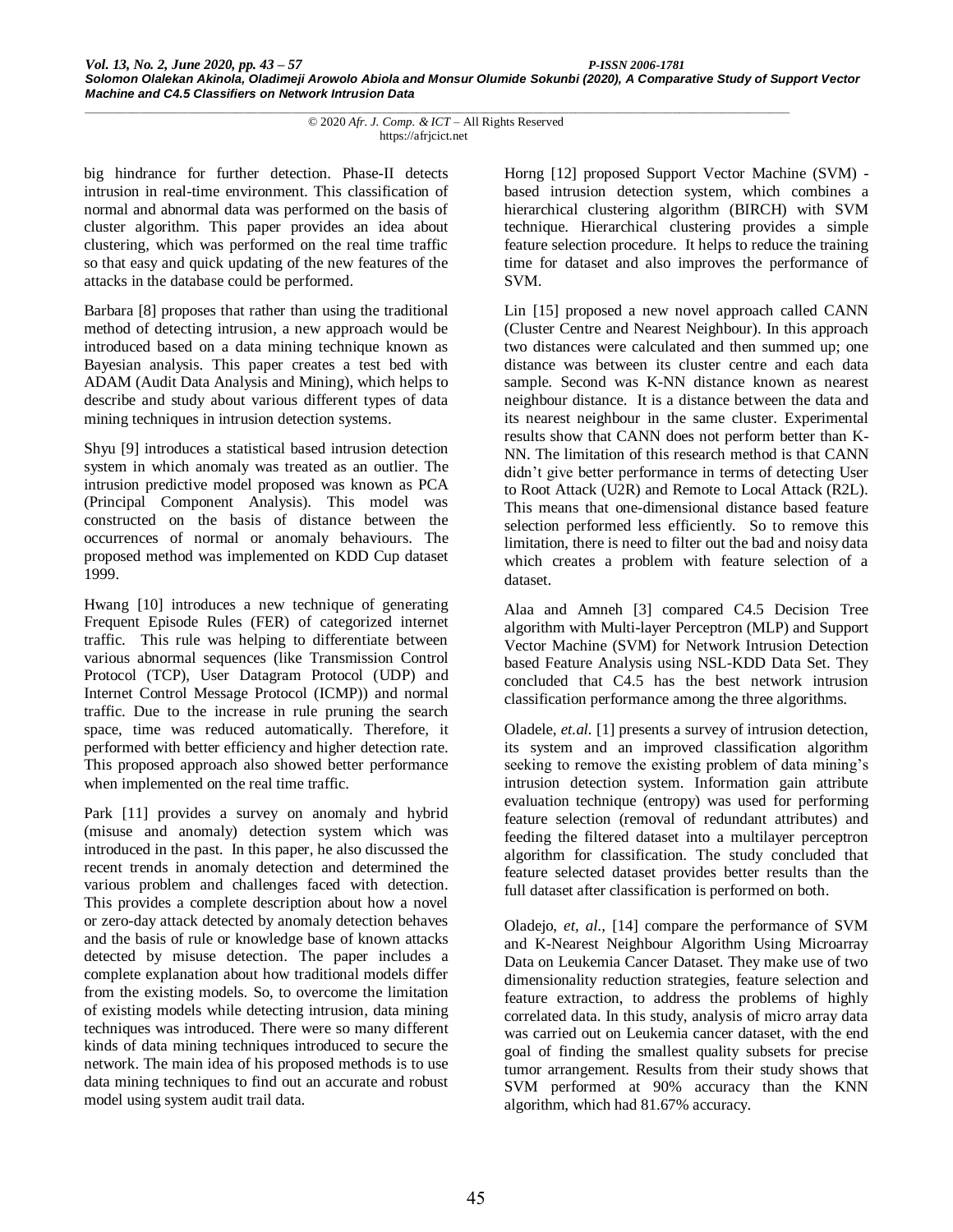Asiegbu, *et. al.* [15] studied Intrusion Detection System using Support Vector Machine and Infinite Latent Feature Selection Approach. The implementation was simulated using LibSVM 3.22 in a MATLAB integrated development environment and the KDD Cup' 99 dataset. The enhanced IDS achieved a detection accuracy of 99.88%, and 97.91% for normal network packets and attack network packets respectively, which is an improvement over the existing rate of 64.94% and 70% for detection accuracy of normal network packets and attack network packets respectively.

NSL-KDD is a data set suggested to solve some of the inherent problems of the KDD'99 data set. Although, this new version of the KDD dataset still suffers from some of the problems and may not be a perfect representative of existing real networks, because of the lack of public data sets for network based IDSs, it can be applied as an effective benchmark dataset to help researchers compare different intrusion detection methods. Furthermore, the number of records in the NSL-KDD train and test sets are reasonable. This advantage makes it affordable to run the experiments on the complete set without the need to randomly select a small portion. Consequently, evaluation results of different research work will be consistent and comparable [16].

Ji [17] reports that the NSL-KDD data set has the following advantages over the original KDD data set:

- i. There are no duplicate records in the proposed test sets, therefore, the performance of the learners are not biased by the methods which have better detection rates on the frequent records.
- ii. The number of records in the train and test sets is reasonable, which makes it affordable to run the experiments on the complete set without the need to randomly select a small portion. Consequently, evaluation results of different research works will be consistent and comparable.
- iii. It does not include redundant records in the train set, so the classifiers will not be biased towards more frequent records.
- iv. The number of selected records from each difficulty level group is inversely proportional to the percentage of records in the original KDD data set. As a result, the classification rates of distinct machine learning methods vary in a wider range, which makes it more efficient to have an accurate evaluation of different learning techniques.

## III. **METHODOLOGY**

The system is an ensemble based intrusion detection system to observe the accuracy of two individually strong classifiers. All step by step experiments were done by applying the selected classification algorithms on the Network Security Laboratory - Knowledge Discovery (NSL-KDD) dataset. Importantly, the building of experiment evaluation environment with major steps was done which involves the Environmental setup, Data preprocessing and choosing the data mining software.

The detailed tables of results having the performance of the selected classifiers were presented and also a table for comparison for their performances. The table for comparison holds the results of the performance of each individual base classifier against the performance of the ensemble method via voting.

#### **3.1 Dataset**

This study used 20 percent of the NSL-KDD dataset. The dataset was experimented on using two algorithms; the Support Vector Machine and C4.5 classifiers as individual classifiers and then combined using the weighted majority rule approach. The N-fold cross validation method is used, and the N value here is 10, which is the default value. This partitions the dataset, randomly, into 10 parts; 9 of the parts was used as the training dataset that trained each algorithm and the final partition was used for the testing.

Experiments and analysis were carried out for both the individual and combined classifiers, comparing their effectiveness using the performance measurements mentioned earlier, focusing more on accuracy and false positives which are the two major factors in the workings of an intrusion detection system

### **3.2 Feature Selection**

While collecting real-time traffic, it includes some irrelevant, redundant, unreliable data, which is unrelated for knowledge discovery known as noisy data. Due to this noisy data, there is effect on the result of data mining during the classification of normal and abnormal traffic. Therefore, to improve the detection capabilities of classifiers, there is a need to pre-process the data. Preprocessing provides a feature to clean and normalize the data so that any kind of irrelevant data never affects the accuracy of classifiers. To remove the redundant data, there are various kinds of pre-processing filters which are available. In the present model, the information gain method was used to pre-process the data. It measures the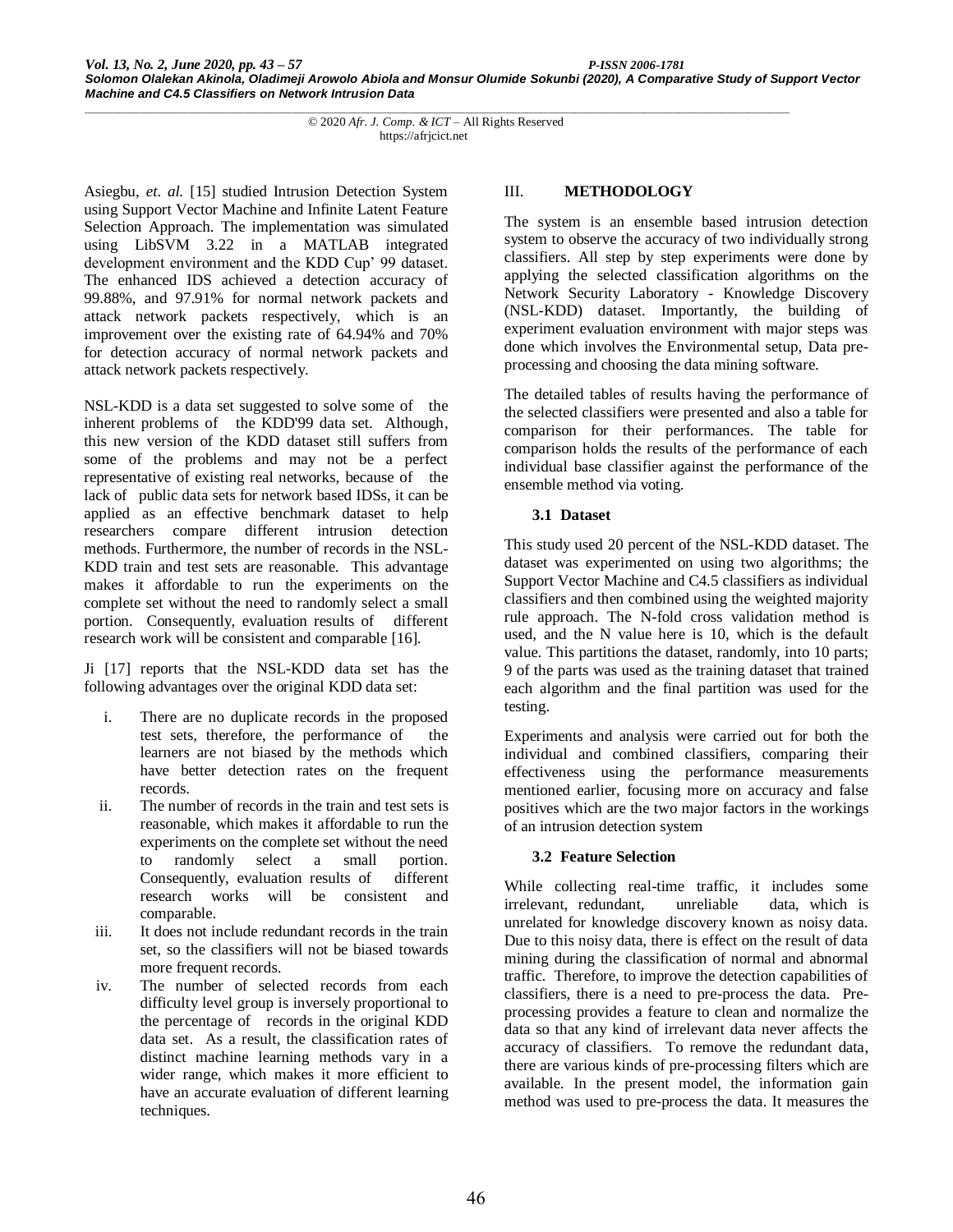amount of information in bits about the class prediction. What this means is that it measures the decrease in the weighted average impurity of the attributes compared with the impurity of the complete set of data items. Hence, the attributes with the largest information gain are considered to be most useful for classifying data items. This approach removes redundant or irrelevant features from the dataset to prevent decrease in classification accuracy and unnecessary increase in computational cost [18].

#### **3.3 The Testing and Training Data**

To build a competent model, it is necessary to use a separate dataset to build a model and then another dataset to test the accuracy of the model. This helps to avoid the problem of over-fitting, which occurs when either the model under or over generalises the relationship between the output class and the input attributes. Over generalising the relationship results in a model that is incapable of correctly classifying new data. For both C4.5 and Support Vector Machine algorithms, a 10-fold cross-validation method was used. The data was randomly split into 10 parts in which the class was represented in approximately the same percentages as in the full dataset. Each split was selected in turn and the learning scheme trained on the remaining nine-tenths; then the error rate was calculated on the selected set. At the end of the process, the procedure was executed a total of 10 times on the 10 different training sets built from the original training dataset. The 10 error estimates were also averaged to yield an overall error estimate.

The adopted system architecture for this study is shown in Figure 1. The NSL-KDD dataset was pre-processed. Information gain is used in the pre-processing to remove irrelevant attributes from the dataset. The data was then trained and tested using the N-fold cross validation. The weighted majority rule ensemble combining the Support Vector Machine and C4.5 algorithms was then used to classify the data. The results of the experiment was analysed and compared with the performance of the individual SVM and C4.5 classifiers.

The data mining software used was Waikato Environment for Knowledge Analysis (WEKA) tool and the algorithms employed via the voting method were the Support Vector Machine (SMO) and C 4.5 decision tree (named J48 in WEKA) as the base classifiers.

Weka processes data in the Attribute Relation File Format (ARFF). This file format consists of a list of instances and the attribute values for each instance. It is created by adding the dataset's name using the @*relation* tag, the

attribute information using the @*attribute* and @*data* tags. A snippet of the intrusion dataset ARFF format is shown in Figure 2.

The experiments were carried out on a 64-bit Windows 10 Home operating system with 8GB of RAM and an intel core i5 CPU @ 2.20GHz. Figure 3 shows the pre-process tab of the Weka explorer interface. This is the first page seen after the dataset has been loaded into the tool. This interface gives an overview of the dataset contents.

#### **IV. RESULTS**

In this section, we show the output of the experiments, after which an analysis of the output is presented. Table 1 and Figure 5 show the statistical measures of the SVM, C4.5 and weighted majority rule classifiers while Figure 4 shows the results of the NSL-KDD dataset on the weighted majority rule ensemble

A Kappa statistic value of 0.944 indicates a high level of agreement between the Support Vector Machine classifier and the actual class value. The C4.5 classifier has a Kappa statistic of 0.976, which is higher than that of the SVM classifier. This indicates a higher level of agreement between the classifier and actual class values. The ensemble method using weighted majority rule to combine the SVM and C4.5 algorithms gave a Kappa statistic of 0.948, which is higher than that of the SVM, but lower than that of the C4.5 algorithm.

The mean absolute error value of the SVM classifier for our dataset was 0.028. This is low and it indicates that the algorithm performs well in the classification task. The mean absolute value of the C4.5 classifier was 0.017. That of the weighted majority rule was 0.023. This is lower than the SVM algorithm, but higher than the C4.5 algorithm. This shows that the C4.5 classifier performs better than the SVM classifier and the ensemble in this classification task.

The root mean square error value of the SVM classifier was 0.167 and it is higher than the 0.103 value of the C4.5 classifier. The root mean square error of the weighted majority rule at 0.117 is lower than that of the SVM classifier, but higher than that of the C4.5 classifier. This shows that the C4.5 algorithm performs better than both the SVM and the weighted majority rule. From definition, the root mean square value is higher than the mean absolute error value.

The relative absolute error value of the C4.5 classifier was 3.49% which is lower than the 5.61% and 4.55% of the

*\_\_\_\_\_\_\_\_\_\_\_\_\_\_\_\_\_\_\_\_\_\_\_\_\_\_\_\_\_\_\_\_\_\_\_\_\_\_\_\_\_\_\_\_\_\_\_\_\_\_\_\_\_\_\_\_\_\_\_\_\_\_\_\_\_\_\_\_\_\_\_\_\_\_\_\_\_\_\_\_\_\_\_\_\_\_\_\_\_\_\_\_\_\_\_\_\_\_\_\_\_\_* © 2020 *Afr. J. Comp. & ICT* – All Rights Reserved https://afrjcict.net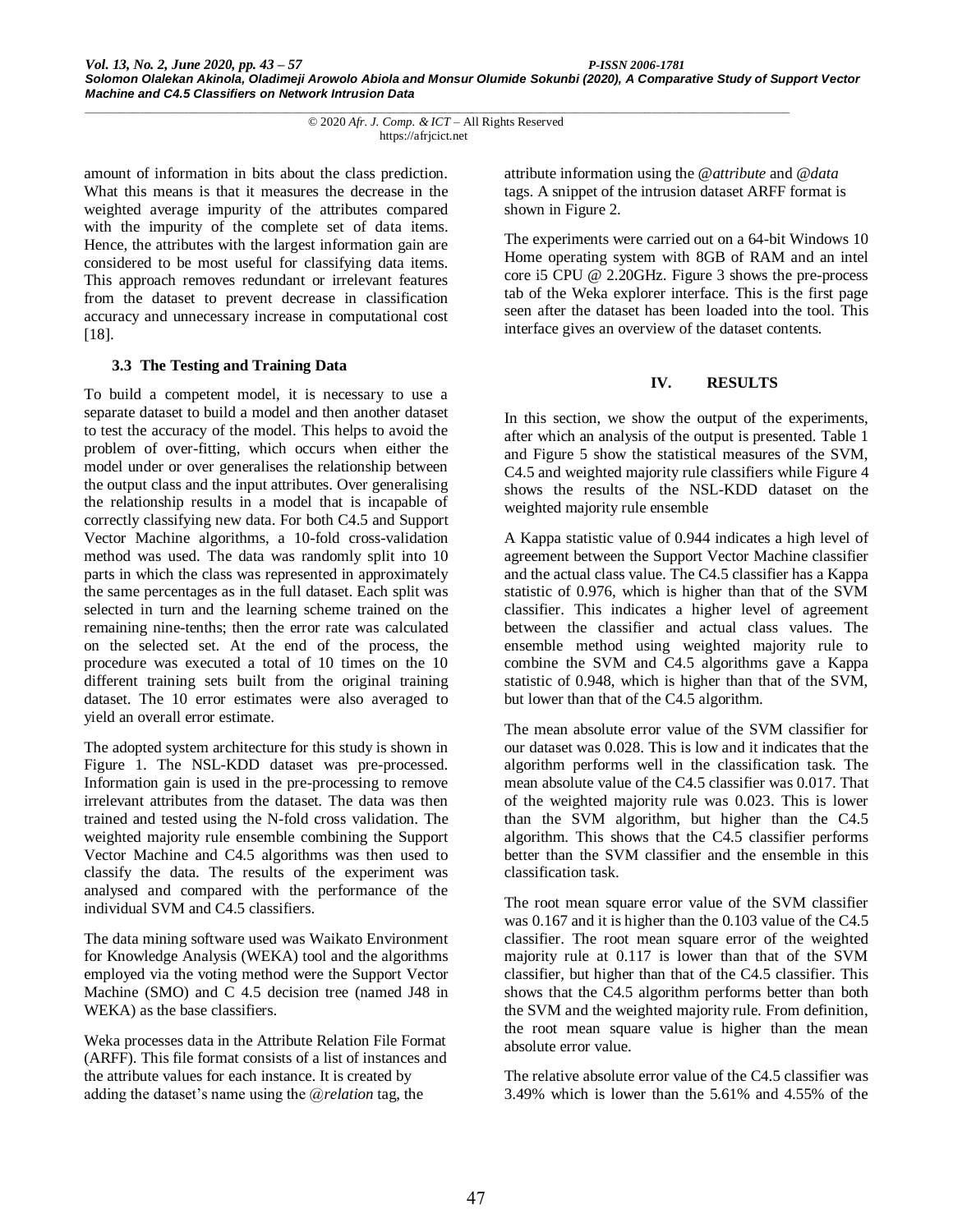SVM and weighted majority rule respectively. The root relative squared error of the SVM classifier was 34%, the C4.5 had 21% and the weighted majority rule had 23%.

Tables 2 to 4 show the performance evaluations for the Support Vector Machine, C4.5 and Weighted Majority Rule respectively.

The True Positive (TP) rate is in short, a measure of correct classification. For the SVM classifier, the true positive value was 0.983 for the normal class and 0.960 for the anomaly class.

For the C4.5 classifier, the True Positive value was 0.990 for the normal class and 0.985 for the anomaly class. For the weighted majority rule, the True positive for the normal class was 0.987 and 0.959 for the anomaly class. The C4.5 classifier had higher True Positive values than the SVM and weighted majority rule classifiers. This implies that it predicts more classes correctly than either the SVM or weighted majority rule classifiers for this intrusion task.

The False Positive (FP) rate is the exact opposite of the True Positive rate as it represents incorrect classification. The False Positive values for the SVM classifier was 0.040 for the normal class and 0.017 for the anomaly class. The C4.5 classifier had a false positive rate of 0.015 for the normal class and 0.010 for the anomaly class. The weighted majority rule had a False Positive value of 0.041 for the normal class and 0.013 for the anomaly class.

The SVM classifier had a precision value of 0.965 for the normal class and 0.980 for the anomaly class. The C4.5 classifier had a precision value of 0.987 for the normal class and 0.989 for the anomaly class. The weighted majority rule had a precision of 0.965 for the normal class and 0.959 for the anomaly class. It is obvious that the C4.5 classifier had higher precision than the SVM and the weighted majority rule.

Recall is the proportion of actual positives or negatives which are predicted as positive or negative. The SVM classifier had a normal class recall statistic of 0.983 and an anomaly class value of 0.960. The C4.5 had a recall value of 0.990 for the normal class and 0.985 for the anomaly class. The weighted majority rule had a recall value of 0.987 for the normal class and 0.959 for the anomaly class. The recall statistic suggests again that the C4.5 classifier is a better classification algorithm for this task.

The confusion matrix is a table that allows us to assess the performance of the classifier. The columns of the table represent the instances of the normal and anomaly predicted classes. While the rows represent the actual normal and anomaly class values. Tables 5 to 7 show the confusion matrices obtained for the classifiers used in this study.

From the tables, the SVM classifier correctly classifies 6881 instances and misclassifies 119 instances. It also classifies 5936 instances of the anomaly class correctly but wrongly classifies 250 instances. The C4.5 classifier correctly classifies 6932 instances and misclassifies 68 instances. For the anomaly class, it correctly classifies 6095 instances but misclassifies 91 instances. The weighted majority rule correctly classifies 6911 instances and misclassifies 89 instances. For the anomaly class, it correctly classifies 5934 instances but misclassifies 252 instances.

The confusion matrices show that the C4.5 classifier performs much better than others in predicting both normal and anomaly instances. However, between the SVM and weighted majority rule, the latter performs better in predicting normal classes while the former performs better in predicting anomaly classes.

Table 8 shows the percentage accuracies of classifications for the classifiers. In all, the C4.5 classifier had the highest accuracy for the classification tasks.

### **V. CONCLUSION**

Nowadays prevention of security breaches using the existing security technologies is unrealistic. As a result, intrusion detection is an important component in network security. Also, misuse detection technique cannot detect unknown attacks; so the anomaly detection technique is used to identify these attacks.

In this study, the intrusion detection performance of two data mining classification algorithms and their ensemble in WEKA (C4.5 Decision Tree and Support Vector machine, SVM) were compared. This work evidently shows that the C4.5 algorithm produces better results than the Support Vector Machine and weighted majority rule algorithms. The result is in tandem with the work of Alaa and Amneh [3] on their "Professional Comparison of C4.5, MLP, SVM for Network Intrusion Detection based Feature Analysis". They concluded that decision tree based C4.5 algorithm achieved the highest classification accuracy compared to other search techniques explored. This result would be useful for determining the choice of algorithm to use in an intrusion detection system.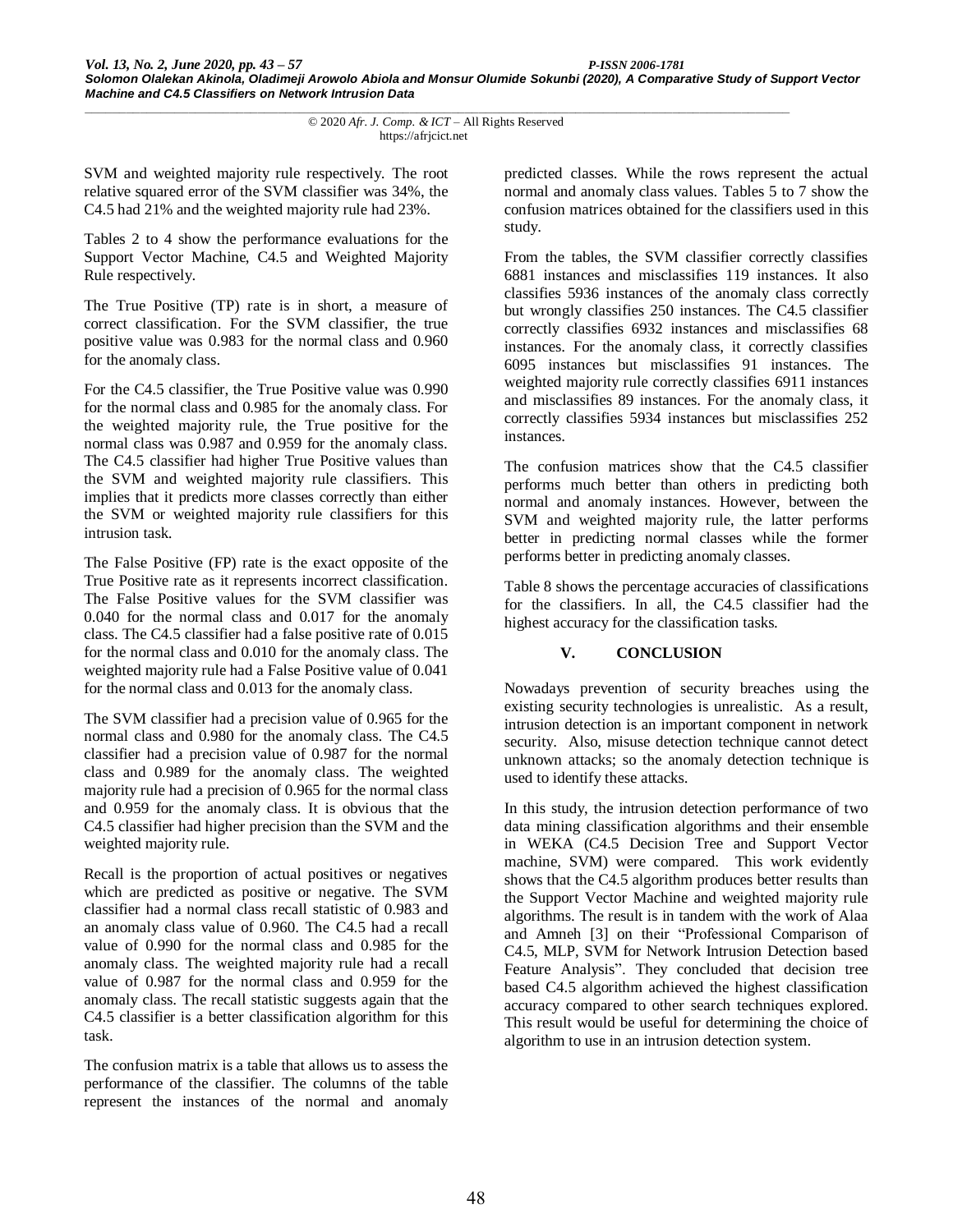#### **REFERENCES**

- [1] T. O. Oladele, E. J. Adejoke, and A. Samuel., 'Performance Evaluation of Multilayer Perceptron Classifier on the KDD'99 Full and Reduced Dataset using WEKA Tool', *African Journal of Computing & ICT*, Vol. 9, Nos 1 & 2 (combined), pp. 22 – 53, 2016.
- [2] A. A. Adeniran, and S. O. Akinola. .An Ensemble Data Mining Approach for Intrusion Detection in a Computer Network, *International Journal of Science and Engineering Investigations (IJSEI)* , Volume 6, Issue 62, pp. 73 – 77, 2017.
- [3] F. S. Alaa and A. Amneh. A Professional Comparison of C4.5, MLP, SVM for Network Intrusion Detection based Feature Analysis, *Special Issue on Network Security Techniques, CNIR Journal*, ICGST LLC, Delaware, USA, pp. 15 – 29, 2015.
- [4] J. Anderson. Computer security threat monitoring and surveillance. Technical report, James P. Anderson Company, Fort Washington, Pennsylvania, 1980.
- [5] C. E. S. Endorf. Intrusion detection & prevention. New York: McGraw-Hill/Osborne, 2004.
- [6] D. Denning. An intrusion-detection model. *IEEE Transactions on Software Engineering*, pp. 222-232, 1987.
- [7] C. A. Alves-Foss. Nate: Network analysis of anomalous traffic events, a low-cost approach. *Proceedings of the 2001 workshop on New security paradigms*, 89-96, 2001.
- [8] D. J. C. Barbara. Audit Data Analysis and Mining, ADAM: a testbed for exploring the use of data mining in intrusion detection. *ACM SIGMOD Record*[, Volume 30, Issue 4,](https://dl.acm.org/toc/sigmod/2001/30/4) pp 15–24, 2001.
- [9] M. L. S. C. Shyu. A novel anomaly detection scheme based on principal component classifier. Miami University Coral Gables FL Department of Electrical and Computer Engineering, 2003.
- [10] M. Q. Hwang. Frequent episode rules for internet anomaly detection. Third IEEE *International Symposium on Network Computing and Applications* (NCA), pp. 161-168, 2004.
- [11] A. P. Park. An overview of anomaly detection techniques: Existing solutions and latest technological trends. *Computer Networks*, 3448- 3470, 2007.
- [12] M. S. Horng. A novel intrusion detection system based on hierarchical clustering and support vector machines. *Expert Systems with Applications*, 306- 313, 2011.
- [13] W. S. K. Lin. CANN: An intrusion detection system based on combining cluster centres and nearest neighbours. *Knowledge-Based Systems*, 13-21, 2015.
- [14] A. K. Oladejo, T. O. Oladele and K. S. Yakub, Comparative Evaluation of Linear Support Vector Machine and K-Nearest Neighbour Algorithm using Microarray Data On Leukemia Cancer Dataset, *Afr. J. Comp. & ICT*, Vol.11, No.2, pp. 1 – 10, 2018.
- [15] B. C. Asiegbu, C. O. Ikerionwu and N. C. Ajanwachuku , An Intrusion Detection System using Support Vector Machine and Infinite Latent Feature Selection Approach, *Afr. J. Comp. & ICT*, Vol.12, No. 3, pp. 74 – 84, 2019.
- [16] R. Goel, A. Sardana and R. Joshi. Parallel Misuse and Anomaly Detection Model. *International Journal of Network Security*, 211-222, 2011.
- [17] W. D. Ji. A MapReduce Implementation of C4.5 Decision Tree Algorithm. *International Journal of Database Theory and Application*, 49-60, 2014.
- [18] L. Joseph and R. Sudha. Data Mining Based Intrusion Detection. *International Journal of Computer Science, Systems Engineering and Information Technology*, 4(1), 2011, pp. 81- 86, 2011.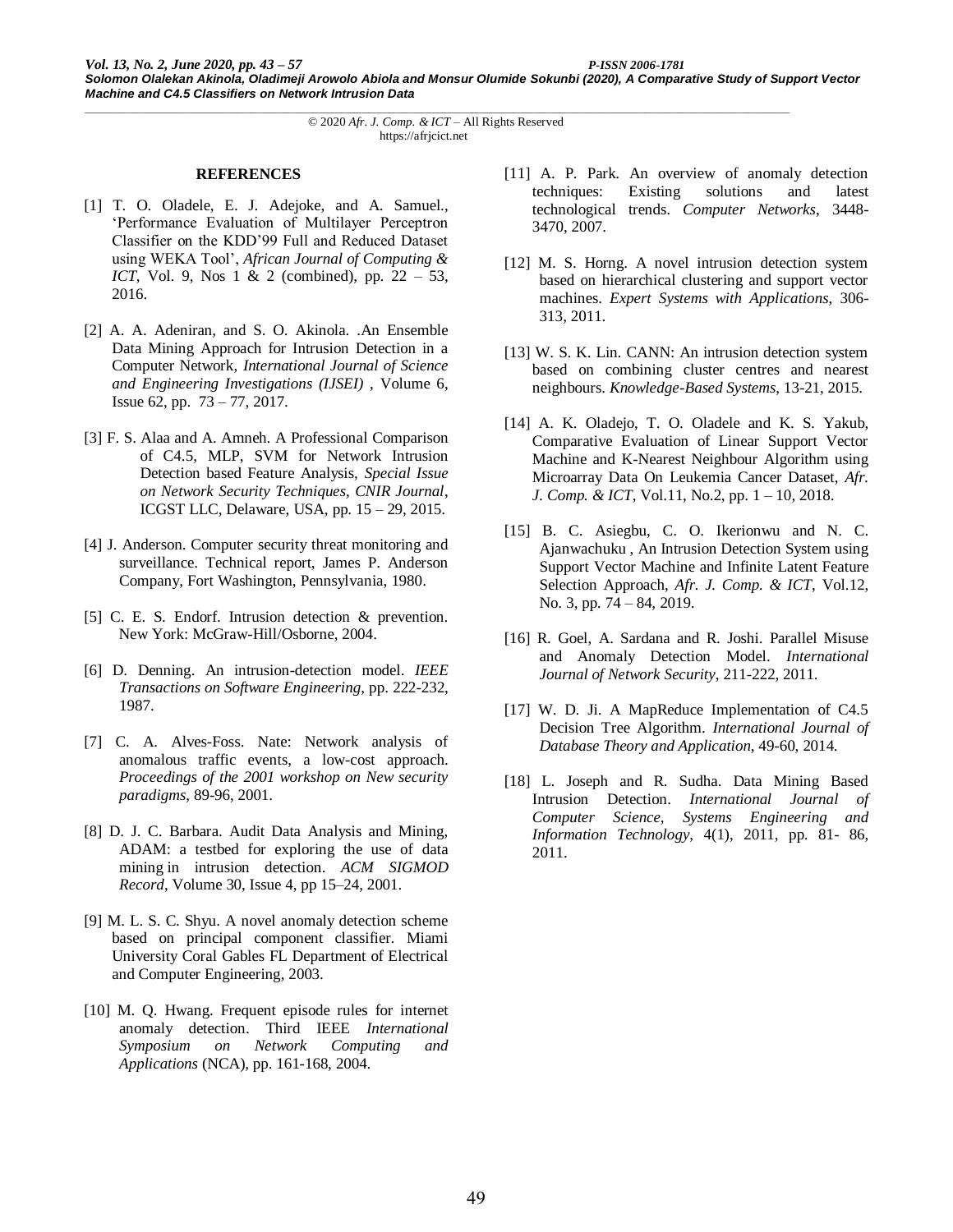*Vol. 13, No. 2, June 2020, pp. 43 – 57 P-ISSN 2006-1781 Solomon Olalekan Akinola, Oladimeji Arowolo Abiola and Monsur Olumide Sokunbi (2020), A Comparative Study of Support Vector Machine and C4.5 Classifiers on Network Intrusion Data*

*\_\_\_\_\_\_\_\_\_\_\_\_\_\_\_\_\_\_\_\_\_\_\_\_\_\_\_\_\_\_\_\_\_\_\_\_\_\_\_\_\_\_\_\_\_\_\_\_\_\_\_\_\_\_\_\_\_\_\_\_\_\_\_\_\_\_\_\_\_\_\_\_\_\_\_\_\_\_\_\_\_\_\_\_\_\_\_\_\_\_\_\_\_\_\_\_\_\_\_\_\_\_* © 2020 *Afr. J. Comp. & ICT* – All Rights Reserved https://afrjcict.net



**Figure 1: System Architecture**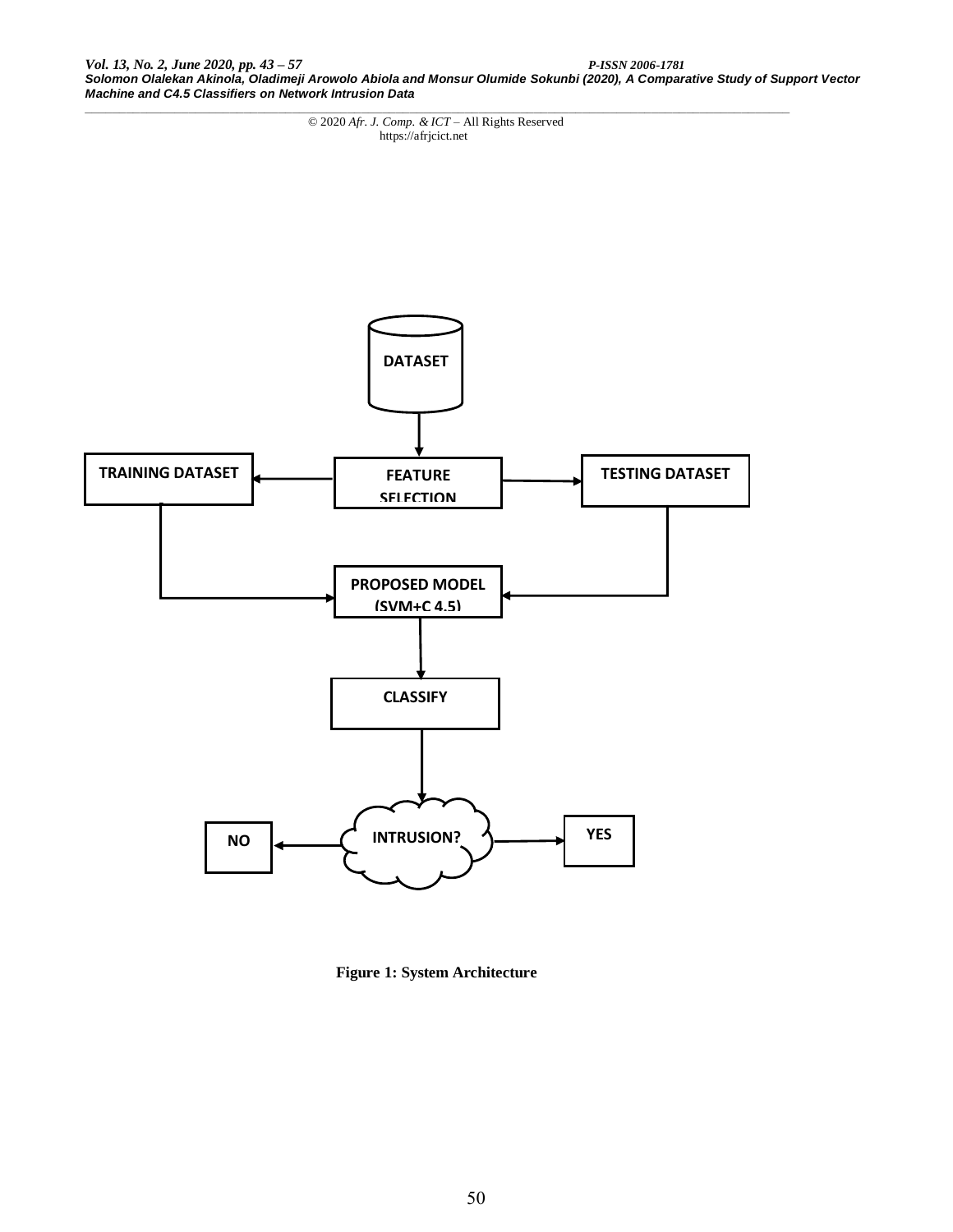*Vol. 13, No. 2, June 2020, pp. 43 – 57 P-ISSN 2006-1781 Solomon Olalekan Akinola, Oladimeji Arowolo Abiola and Monsur Olumide Sokunbi (2020), A Comparative Study of Support Vector Machine and C4.5 Classifiers on Network Intrusion Data*

*\_\_\_\_\_\_\_\_\_\_\_\_\_\_\_\_\_\_\_\_\_\_\_\_\_\_\_\_\_\_\_\_\_\_\_\_\_\_\_\_\_\_\_\_\_\_\_\_\_\_\_\_\_\_\_\_\_\_\_\_\_\_\_\_\_\_\_\_\_\_\_\_\_\_\_\_\_\_\_\_\_\_\_\_\_\_\_\_\_\_\_\_\_\_\_\_\_\_\_\_\_\_* © 2020 *Afr. J. Comp. & ICT* – All Rights Reserved https://afrjcict.net

| @relation 'KDDTrain-20Percent'                                                             |
|--------------------------------------------------------------------------------------------|
| @attribute 'duration' real                                                                 |
| @attribute 'protocol type' {'tcp', 'udp', 'icmp'}                                          |
| @attribute 'src bytes' real                                                                |
| @attribute 'dst bytes' real                                                                |
| $\ell$ attribute 'land' $\{ '0', '1' \}$                                                   |
| @attribute 'wrong fragment' real                                                           |
| @attribute 'urgent' real                                                                   |
| @attribute 'hot' real                                                                      |
|                                                                                            |
|                                                                                            |
|                                                                                            |
| Cdata                                                                                      |
|                                                                                            |
|                                                                                            |
|                                                                                            |
| 0, tcp, http, SF, 232, 8153, 0, 0, 0, 0, 0, 1, 0, 0, 0, 0, 0, 0, 0, 0, 0, 0, 5, 5, 0.20, 0 |
| 0, tcp, http, SF, 199, 420, 0, 0, 0, 0, 0, 1, 0, 0, 0, 0, 0, 0, 0, 0, 0, 30, 32, 0.00,     |
|                                                                                            |

**Figure 2:***The ARFF input for Weka*

| <b>C</b> Weka Explorer               |                                           |          |                                                                   |                                         |              |                    |                                   |               |          |                                          | $\Box$                  | $\times$ |
|--------------------------------------|-------------------------------------------|----------|-------------------------------------------------------------------|-----------------------------------------|--------------|--------------------|-----------------------------------|---------------|----------|------------------------------------------|-------------------------|----------|
|                                      |                                           |          | Preprocess Classify Cluster Associate Select attributes Visualize |                                         |              |                    |                                   |               |          |                                          |                         |          |
| Open file                            |                                           | Open URL | Open DB                                                           |                                         |              | Generate           | Undo                              |               | Edit     |                                          | Save                    |          |
| Filter                               |                                           |          |                                                                   |                                         |              |                    |                                   |               |          |                                          |                         |          |
| Choose                               | None                                      |          |                                                                   |                                         |              |                    |                                   |               |          |                                          | Apply                   |          |
| Current relation<br>Instances: 13186 | Relation: KDDTrain-20Percent              |          |                                                                   | Attributes: 42<br>Sum of weights: 13186 |              | Selected attribute | Name: duration<br>Missing: 0 (0%) | Distinct: 438 |          | <b>Type: Numeric</b><br>Unique: 397 (3%) |                         |          |
| <b>Attributes</b>                    |                                           |          |                                                                   |                                         |              | <b>Statistic</b>   |                                   |               | Value    |                                          |                         |          |
| All                                  |                                           |          |                                                                   |                                         |              | Minimum            |                                   |               | ۰        |                                          |                         |          |
|                                      |                                           | None     | Invert                                                            | Pattern                                 |              | Maximum            |                                   |               | 42260    |                                          |                         |          |
|                                      |                                           |          |                                                                   |                                         |              | Mean               |                                   |               | 306.257  |                                          |                         |          |
| No.                                  | Name                                      |          |                                                                   |                                         |              | StdDev             |                                   |               | 2700.508 |                                          |                         |          |
| $\mathbf{z}$                         | duration<br><b>Iprotocol</b> type         |          |                                                                   |                                         | ∼            |                    |                                   |               |          |                                          |                         |          |
| зі                                   | <b>Iservice</b>                           |          |                                                                   |                                         |              |                    |                                   |               |          |                                          |                         |          |
| 4                                    | flag                                      |          |                                                                   |                                         |              |                    |                                   |               |          |                                          |                         |          |
| 5                                    | <b>Isrc</b> bytes                         |          |                                                                   |                                         |              | Class: class (Nom) |                                   |               |          | $\widetilde{\phantom{a}}$                | <b>Visualize All</b>    |          |
| 61                                   | dst_bytes                                 |          |                                                                   |                                         |              |                    |                                   |               |          |                                          |                         |          |
| 기                                    | <b>lland</b>                              |          |                                                                   |                                         |              |                    |                                   |               |          |                                          |                         |          |
| $\vert$                              | wrong_fragment                            |          |                                                                   |                                         |              |                    |                                   |               |          |                                          |                         |          |
| 9                                    | lurgent                                   |          |                                                                   |                                         |              |                    |                                   |               |          |                                          |                         |          |
| 10 <sup>1</sup>                      | <b>Thot</b>                               |          |                                                                   |                                         |              |                    |                                   |               |          |                                          |                         |          |
| 11                                   | num_failed_logins                         |          |                                                                   |                                         |              |                    |                                   |               |          |                                          |                         |          |
| 12                                   | logged in                                 |          |                                                                   |                                         |              |                    |                                   |               |          |                                          |                         |          |
| 13 <sup>1</sup>                      | num_compromised<br><b>SALE Local Show</b> |          |                                                                   |                                         | $\checkmark$ |                    |                                   |               |          |                                          |                         |          |
|                                      |                                           |          |                                                                   |                                         |              |                    |                                   |               |          |                                          |                         |          |
|                                      |                                           | Remove   |                                                                   |                                         |              |                    |                                   |               |          |                                          |                         |          |
|                                      |                                           |          |                                                                   |                                         |              | O.                 |                                   |               | 21130    |                                          | 42260                   |          |
| <b>Status</b><br>OK                  |                                           |          |                                                                   |                                         |              |                    |                                   |               |          | Log                                      | $\leftarrow$ $\times$ 0 |          |

**Figure 3:** *The Weka Explorer interface*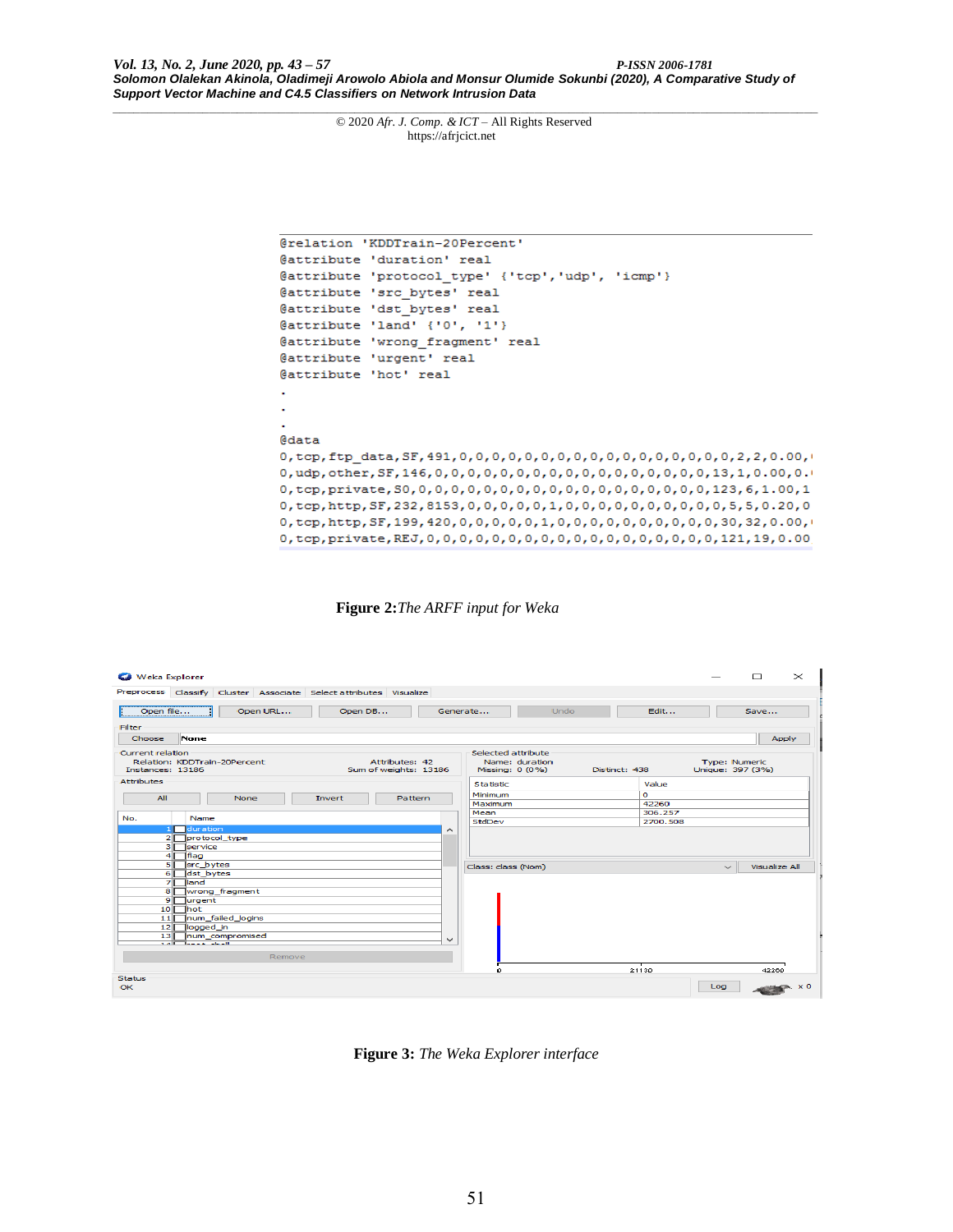*Vol. 13, No. 2, June 2020, pp. 43 – 57 P-ISSN 2006-1781 Solomon Olalekan Akinola, Oladimeji Arowolo Abiola and Monsur Olumide Sokunbi (2020), A Comparative Study of Support Vector Machine and C4.5 Classifiers on Network Intrusion Data*

*\_\_\_\_\_\_\_\_\_\_\_\_\_\_\_\_\_\_\_\_\_\_\_\_\_\_\_\_\_\_\_\_\_\_\_\_\_\_\_\_\_\_\_\_\_\_\_\_\_\_\_\_\_\_\_\_\_\_\_\_\_\_\_\_\_\_\_\_\_\_\_\_\_\_\_\_\_\_\_\_\_\_\_\_\_\_\_\_\_\_\_\_\_\_\_\_\_\_\_\_\_\_* © 2020 *Afr. J. Comp. & ICT* – All Rights Reserved https://afrjcict.net

Number of Leaves : 422

Size of the tree : 474

Time taken to build model: 16.69 seconds

 $==$  Stratified cross-validation  $==$ 

 $==$  Summary  $==$ 

| <b>Correctly Classified Instances</b>   | 12845 | 97.4139 % |  |
|-----------------------------------------|-------|-----------|--|
| <b>Incorrectly Classified Instances</b> | 341   | 2.5861 %  |  |
| Kappa statistic                         |       | 0.948     |  |
| Mean absolute error                     |       | 0.0227    |  |
| Root mean squared error                 |       | 0.1169    |  |
| Relative absolute error                 |       | 4.5532 %  |  |
| Root relative squared error             |       | 23.4291 % |  |
| Coverage of cases (0.95 level)          |       | 99.4085 % |  |
| Mean rel. region size (0.95 level)      |       | 51.5471 % |  |
| <b>Total Number of Instances</b>        |       | 13186     |  |
| $==$ Detailed Accuracy By Class $==$    |       |           |  |

 TP Rate FP Rate Precision Recall F-Measure MCC ROC Area PRC Area Class

0.987 0.041 0.965 0.987 0.976 0.948 0.995 0.993 normal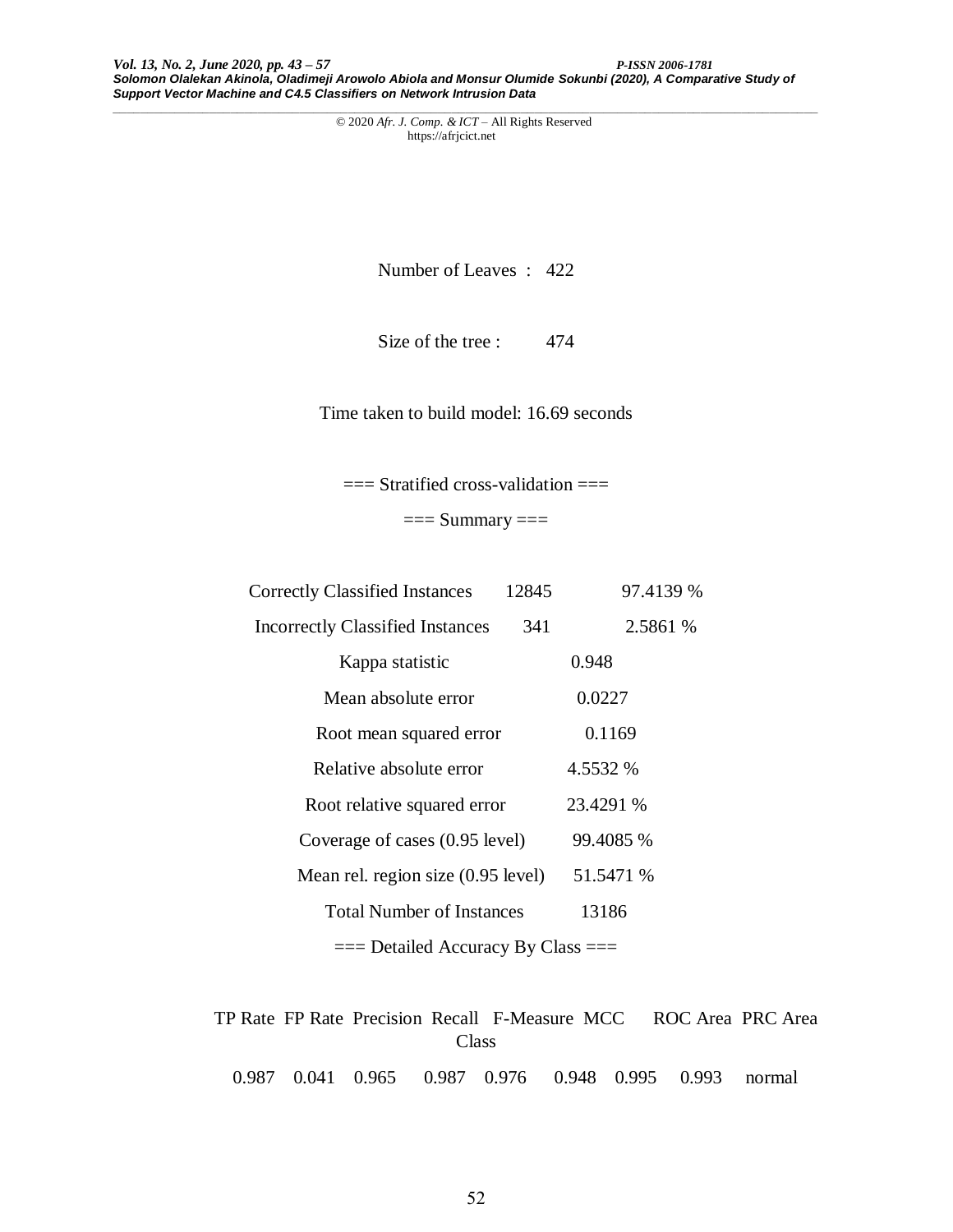*\_\_\_\_\_\_\_\_\_\_\_\_\_\_\_\_\_\_\_\_\_\_\_\_\_\_\_\_\_\_\_\_\_\_\_\_\_\_\_\_\_\_\_\_\_\_\_\_\_\_\_\_\_\_\_\_\_\_\_\_\_\_\_\_\_\_\_\_\_\_\_\_\_\_\_\_\_\_\_\_\_\_\_\_\_\_\_\_\_\_\_\_\_\_\_\_\_\_\_\_\_\_*

© 2020 *Afr. J. Comp. & ICT* – All Rights Reserved https://afrjcict.net 0.959 0.013 0.985 0.959 0.972 0.948 0.995 0.995 anomaly Weighted Avg. 0.974 0.028 0.974 0.974 0.974 0.948 0.995 0.994

 $==$  Confusion Matrix  $==$ 

a b <-- classified as

6911 89 |  $a = normal$ 

252 5934 |  $b =$  anomaly

**Figure 4:** *Results of the NSL-KDD dataset on the weighted majority rule ensemble*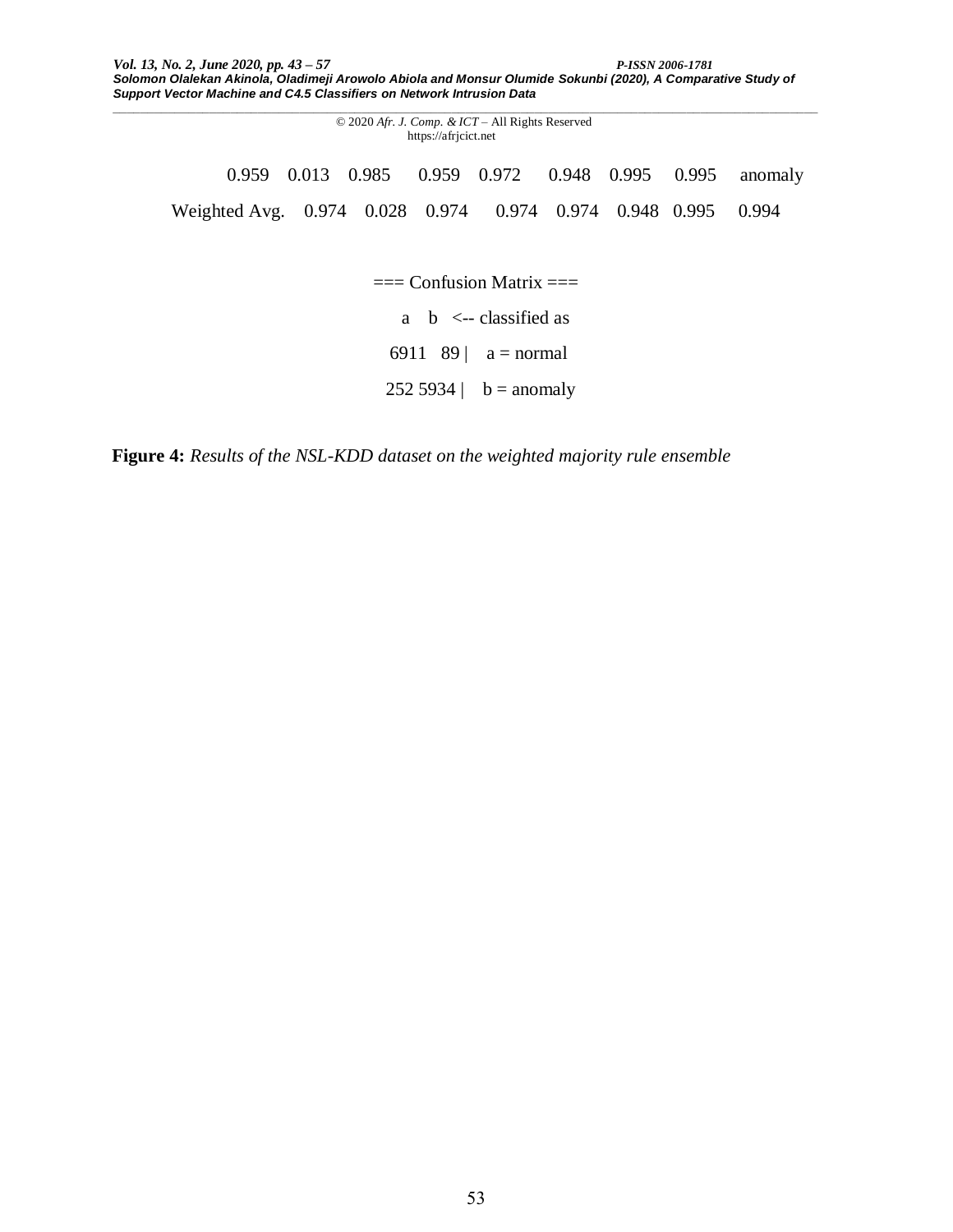## **Table 1:** *Statistical measures for individual and ensemble classifiers*

| STATISTICAL MEASURES           | <b>SUPPORT</b> | C4.5    | <b>WEIGHTED MAJORITY</b> |
|--------------------------------|----------------|---------|--------------------------|
|                                | <b>VECTOR</b>  |         | $RULE (SVM+C4.5)$        |
|                                | <b>MACHINE</b> |         |                          |
| Kappa Statistic                | 0.944          | 0.976   | 0.948                    |
| Mean Absolute Error            | 0.028          | 0.017   | 0.023                    |
| Root Mean Squared Error        | 0.167          | 0.103   | 0.117                    |
| <b>Relative Absolute Error</b> | 5.618%         | 3.488%  | 4.553%                   |
| Root Relative Squared Error    | 33.521%        | 20.684% | 23.429%                  |



**Figure 5:** *Bar chart showing the performance measures of the classifier types*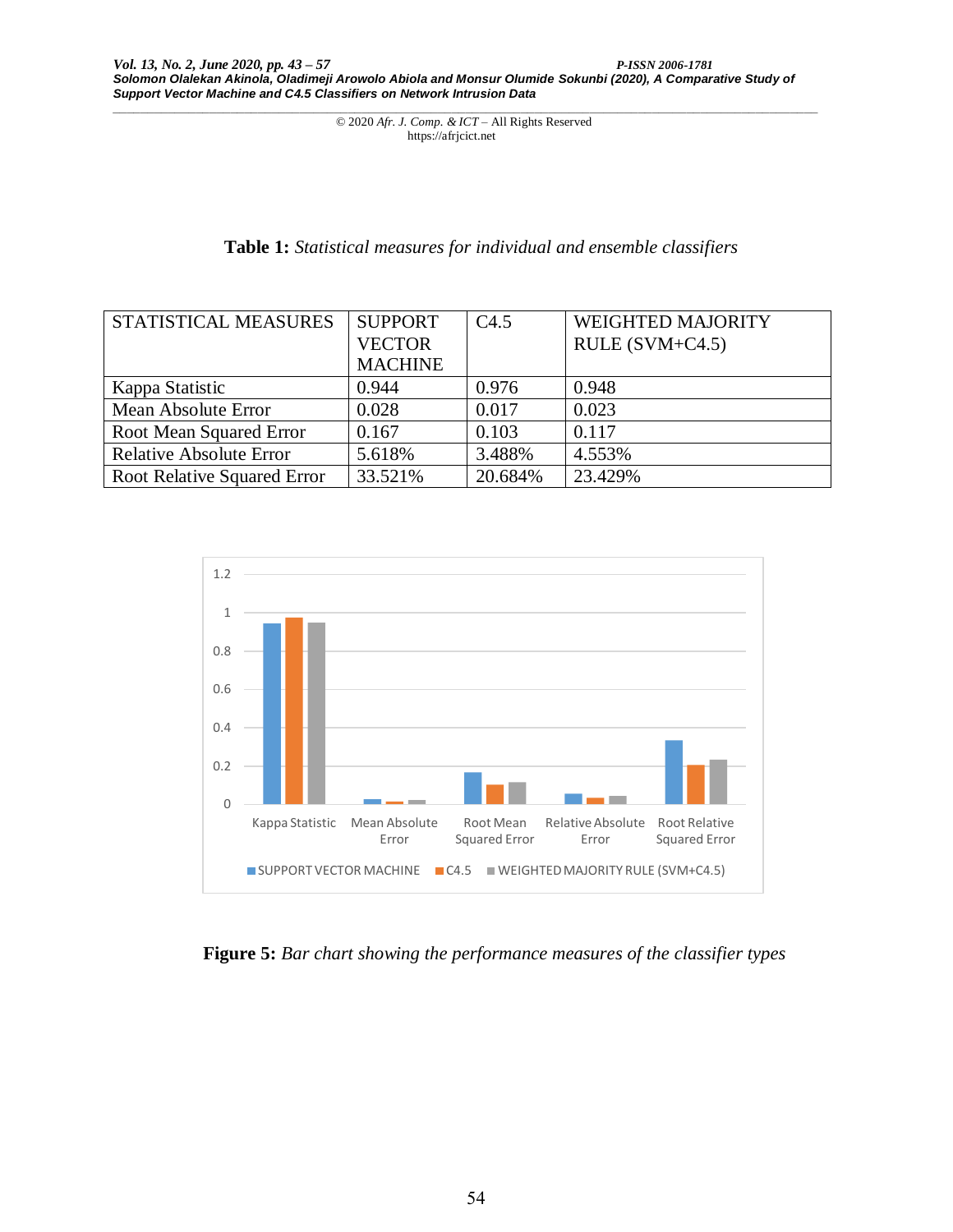| Table 2: Performance Evaluation for the Support Vector Machine classifier |  |  |
|---------------------------------------------------------------------------|--|--|
|                                                                           |  |  |

|                | <b>TP RATE</b> | FP RATE | <b>PRECISON</b> | <b>RECALI</b> |
|----------------|----------------|---------|-----------------|---------------|
| NORMAL         | 0.983          | 0.040   | 0.965           | 0.983         |
| <b>ANOMALY</b> | 0.960          | 0.017   | 0.980           | 0.960         |
| WEIGHTED       | 0.972          | 0.029   | 0.972           | 0.972         |
| <b>AVERGAE</b> |                |         |                 |               |

| Table 3: Performance Evaluation for the C4.5 classifier |  |  |  |
|---------------------------------------------------------|--|--|--|
|---------------------------------------------------------|--|--|--|

|               | TP RATE | FP RATE | <b>PRECISON</b> | RECALL |
|---------------|---------|---------|-----------------|--------|
| <b>NORMAL</b> | 0.990   | 0.015   | 0.987           | 0.990  |
| ANOMALY       | 0.985   | 0.010   | 0.989           | 0.985  |
| WEIGHTED      | 0.988   | 0.012   | 0.988           | 0.988  |
| AVERGAE       |         |         |                 |        |

 **Table 4:** *Performance Evaluation for the Weighted Majority Rule*

|                | <b>TP RATE</b> | FP RATE | <b>PRECISON</b> | RECALL |
|----------------|----------------|---------|-----------------|--------|
| <b>NORMAL</b>  | 0.987          | 0.041   | 0.965           | 0.987  |
| <b>ANOMALY</b> | 0.959          | 0.013   | 0.985           | 0.959  |
| WEIGHTED       | 0.974          | 0.028   | 0.974           | 0.974  |
| AVERGAE        |                |         |                 |        |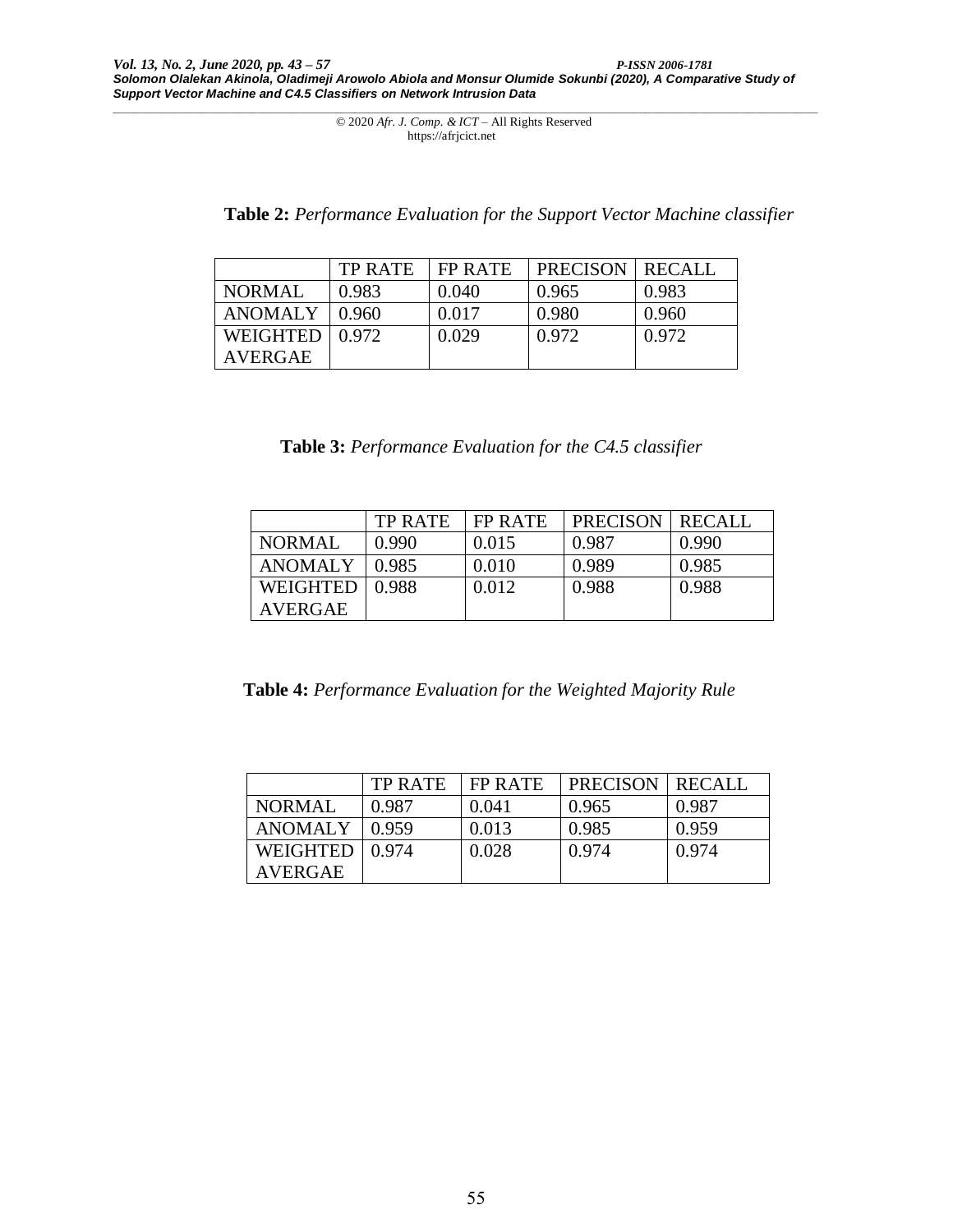# **Table 5:** *Confusion matrix for SVM classifier*

|                | PREDICTED CLASS |                |  |  |  |
|----------------|-----------------|----------------|--|--|--|
|                | <b>NORMAL</b>   | <b>ANOMALY</b> |  |  |  |
| <b>NORMAL</b>  | 6881            | 119            |  |  |  |
| <b>ANOMALY</b> | 250             | 5936           |  |  |  |

# **Table 6:** *Confusion matrix for C4.5 classifier*

|                | PREDICTED CLASS |                |  |  |
|----------------|-----------------|----------------|--|--|
|                | <b>NORMAL</b>   | <b>ANOMALY</b> |  |  |
| <b>NORMAL</b>  | 6932            | 68             |  |  |
| <b>ANOMALY</b> |                 | 6095           |  |  |

**Table 7:** *Confusion matrix for weighted majority rule*

|                | PREDICTED CLASS |                |  |  |
|----------------|-----------------|----------------|--|--|
|                | <b>NORMAL</b>   | <b>ANOMALY</b> |  |  |
| <b>NORMAL</b>  | 6911            | 89             |  |  |
| <b>ANOMALY</b> | 252             | 5934           |  |  |